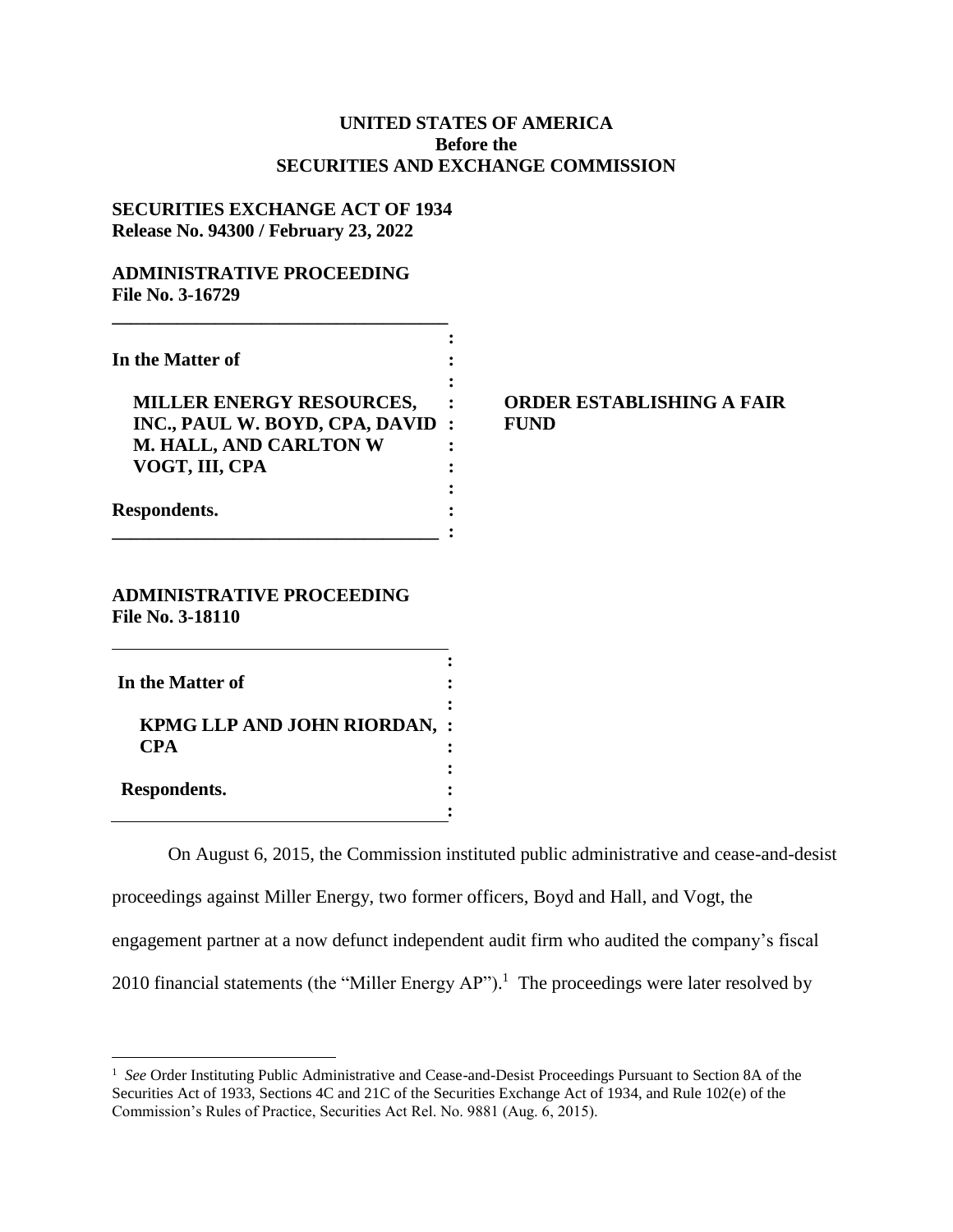separate settled orders (collectively, the "Orders"), as to Miller Energy<sup>2</sup> on January 12, 2016 and as to Boyd, $^3$  Hall, $^4$  and Vogt $^5$  on June 7, 2016.

In the Orders, the Commission found financial accounting and reporting fraud, as well as audit failures, related to the valuation of certain oil and gas assets in Alaska (the "Alaska Assets") acquired by Miller Energy. Miller Energy, an oil and gas company headquartered in Houston, Texas, purchased these assets for \$2.25 million in cash – along with the assumption of certain liabilities it valued at approximately \$2 million – during a competitive bid in a bankruptcy proceeding in December 2009. Miller Energy subsequently reported those assets at an overstated value of \$480 million, and recognized a one-time "bargain purchase" gain of \$277 million for its fiscal third quarter ended January 2010 and fiscal year ended April 2010.

The Commission ordered Miller Energy to pay a \$5,000,000 civil money penalty to the Commission, which would be held pending a decision whether the Commission, in its discretion, will seek to distribute the funds or transfer them to the general fund of the U.S. Treasury. Hall and Boyd were each ordered pay a \$125,000 civil penalty to the Commission for transfer to the U.S. Treasury.<sup>6</sup> To date, the Commission has collected \$54,000 from Hall, \$31,076.15 from Boyd,<sup>7</sup> and \$778,829.77 from Miller Energy through a bankruptcy claim.

 $\overline{a}$ 

<sup>&</sup>lt;sup>2</sup> Order Making Findings and Imposing a Cease-and-Desist Order and Penalties Pursuant to Section 8A of the Securities Act of 1933 and Section 21C of the Securities Exchange Act of 1934 as to Miller Energy Resources, Inc., Securities Act Rel. No. 10002 (Jan. 12, 2016).

<sup>&</sup>lt;sup>3</sup> Order Making Findings and Imposing Remedial Sanctions Pursuant to Section 8A of the Securities Act of 1933, Sections 4C and 21C of the Securities Exchange Act of 1934 and Rule 102(e) of the Commission's Rules of Practice as to Paul W. Boyd, CPA, Securities Act Rel. No. 10089 (June 7, 2016).

<sup>4</sup> Order Making Findings and Imposing Remedial Sanctions Pursuant to Section 8A of the Securities Act of 1933 and Section 21C of the Securities Exchange Act of 1934 as to David M. Hall, Securities Act Rel. No. 10090 (June 7, 2016).

<sup>&</sup>lt;sup>5</sup> Order Making Findings and Imposing Remedial Sanctions Pursuant to Sections 4C and 21C of the Securities Exchange Act of 1934 and Rule 102(e) of the Commission's Rules of Practice as to Carlton W. Vogt, III, CPA, Securities Act Rel. No. 10091 (June 7, 2016).

<sup>&</sup>lt;sup>6</sup> No monetary sanctions were ordered against Vogt.

 $7$  The amounts collected from Hall and Boyd includes a total of \$1,454.87 in post-judgment interest that is ineligible for recovery, resulting in a net amount of \$83,621.28.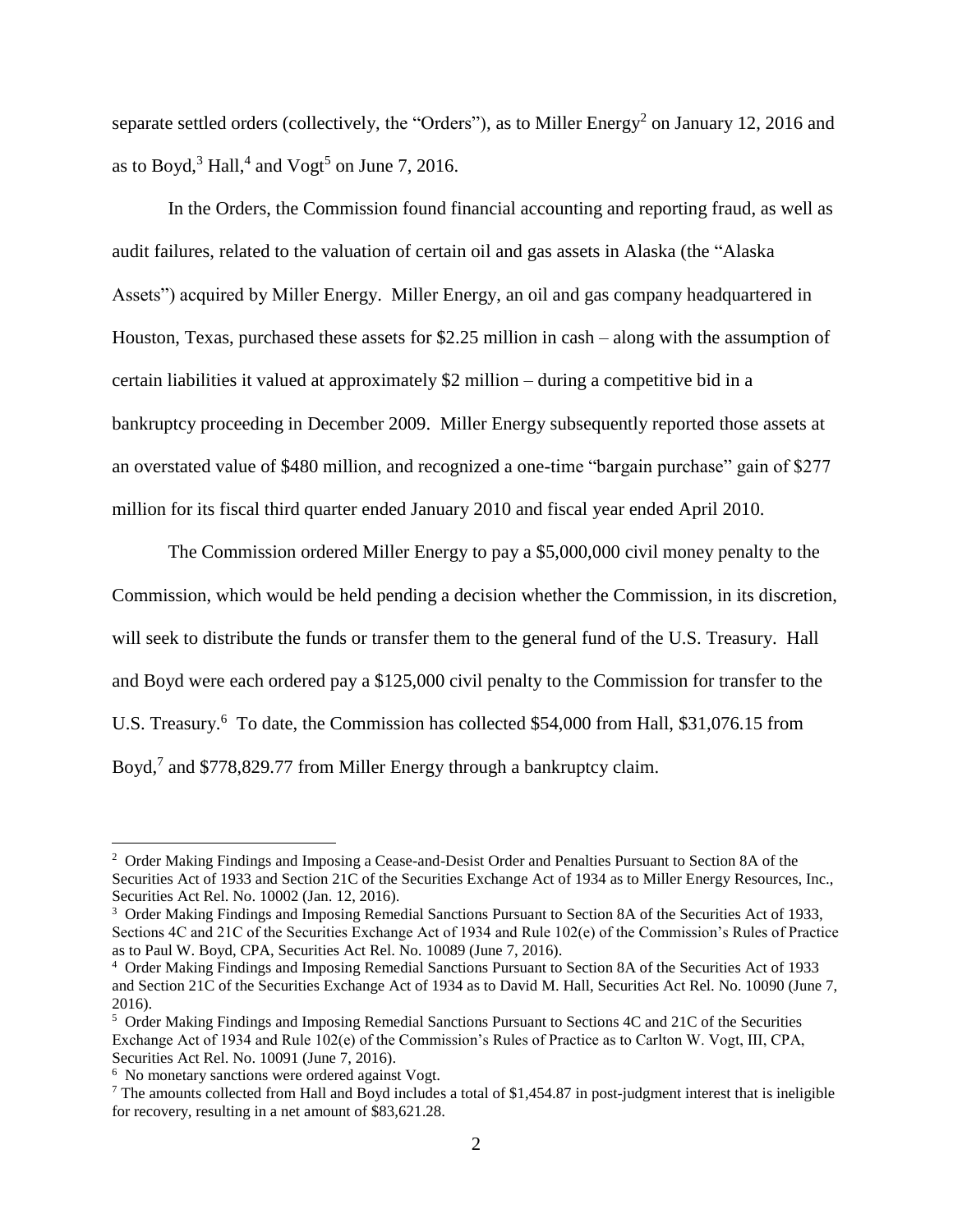On August 15, 2017, in a related matter (the "KPMG AP"), the Commission issued the KPMG Order<sup>8</sup> against Miller Energy's successor auditor, KPMG LLP ("KPMG"), and engagement partner, John Riordan, CPA ("Riordan") in connection improper professional conduct and securities violations related to an audit of Miller Energy's financial statements.

In the KPMG Order, KPMG was ordered to pay disgorgement of \$4,675,680, prejudgment interest of \$558,319, and a \$1,000,000 civil money penalty and Riordan was ordered to pay a \$25,000 civil penalty to the Commission, which would be held pending a decision whether the Commission, in its discretion, will seek to distribute the funds or transfer them to the general fund of the U.S. Treasury. KPMG and Riordan have paid in full, and the Commission holds a total of \$6,258,999 in the KPMG AP.

The Miller Energy AP and KPMG AP relate to the same underlying conduct. The Commission staff has concluded that a distribution is feasible and appropriate based on the harm suffered by shareholders as a result of the overstated value of the Alaska Assets and KPMG and Riordan's audit failures.

The Division of Enforcement now recommends that a single Fair Fund be established pursuant to Section 308(a) of the Sarbanes-Oxley Act of 2002 ("Sarbanes-Oxley Act"), so the disgorgement, prejudgment interest, and civil money penalties collected in the KPMG AP can be combined with the civil money penalties collected, and any future civil money penalties collected in the Miller Energy AP, for purposes of distribution to harmed investors. The Commission staff believes the harm exceeds the amount available for distribution, and requests

 $\overline{a}$ 

<sup>8</sup> Order Instituting Public Administrative and Cease-and-Desist Proceedings Pursuant to Sections 4C and 21C of the Securities Exchange Act of 1934 and Rule 102(e) of the Commission's Rules of Practice, Making Findings, and Imposing Remedial Sanctions and a Cease-and-Desist Order, Exchange Act Rel. No. 81396 (Aug. 15, 2017).